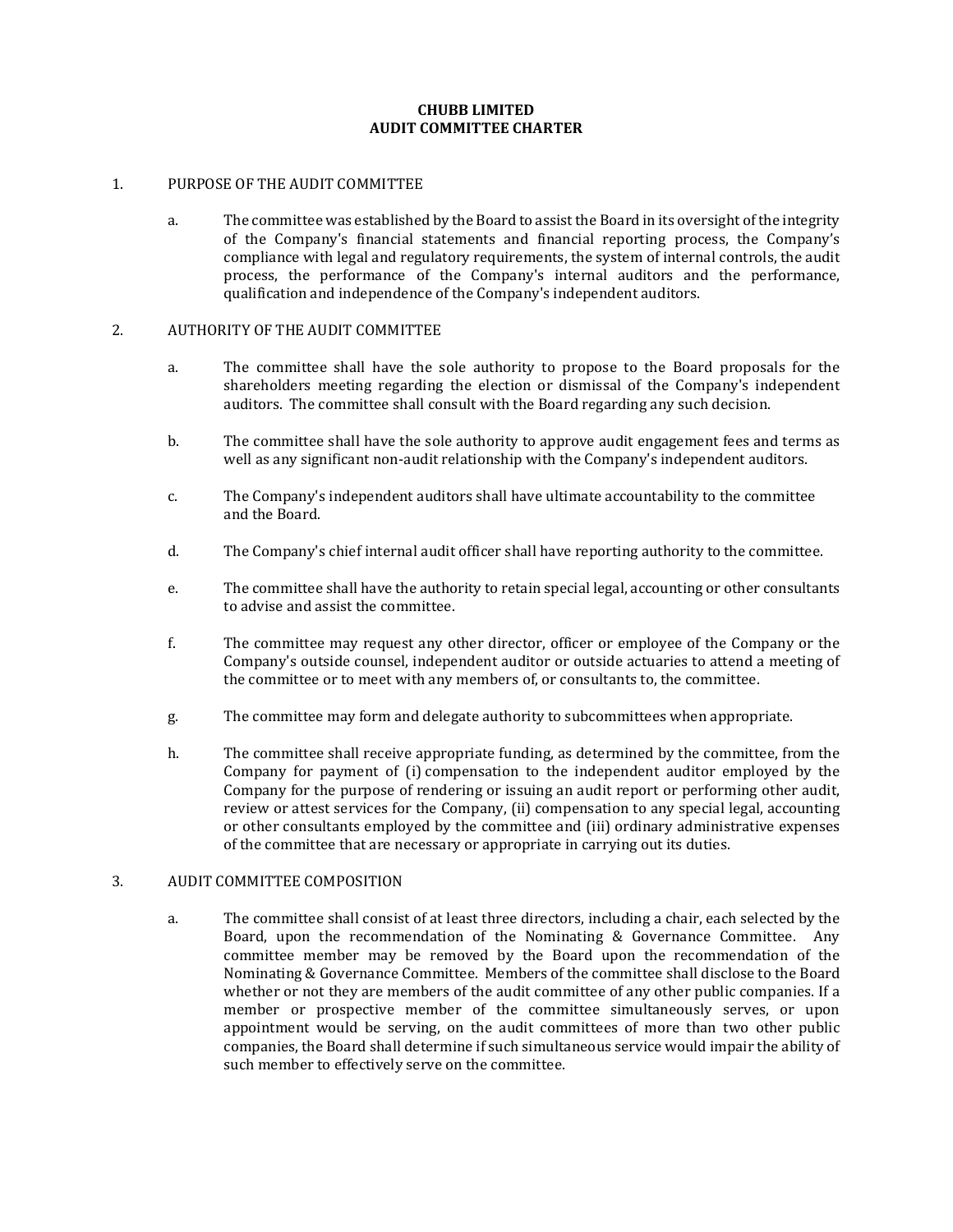- b. Director's fees (including equity-based awards), including fees for serving on committees of the Board, shall be the only compensation members of the committee may receive directly or indirectly from or on behalf of the Company.
- c. Each member of the committee shall have no relationship to the Company that may interfere with the exercise of their independence from management and the Company and shall otherwise satisfy the applicable membership requirements under the rules of the New York Stock Exchange and the Securities and Exchange Commission, as such requirements are interpreted by the Board in its business judgment.
- d. Each member of the committee shall have such level of experience and expertise in accounting, financial and related matters, as determined by the Board in its business judgment, as shall enable him or her to effectively fulfill his or her duties as a member of the committee and to comply with applicable U.S. Securities and Exchange Commission and New York Stock Exchange rules, in each case as such rules are interpreted by the Board in its business judgment. At least one member of the committee shall have the attributes of an "audit committee financial expert" (as defined by the U.S. Securities and Exchange Commission) as determined by the Board.
- e. The Company shall provide appropriate orientation for new members of the committee, and ongoing continuing education programs for existing members, covering, among other things, the Company's business, organizational and management structure, results of operations and financial condition, including critical accounting policies, budgets and forecasts and corporate governance. Members of the committee are encouraged, but not required, to periodically pursue or obtain, at the Company's expense, appropriate programs, sessions or materials as to the responsibilities of members of audit committees of publicly-traded companies.

# 4. DUTIES AND RESPONSIBILITIES OF THE AUDIT COMMITTEE

- a. General
	- i. The committee shall meet at such intervals as it determines, but not less frequently than quarterly.
	- ii. If necessary, institute special investigations and, if appropriate, hire special counsel or experts to assist.
	- iii. Meet, either alone or together with one or more other independent directors that are not members of the committee, regularly with the chief financial officer, the general counsel, the global ethics and compliance officer, the chief internal audit officer and the independent auditors in separate executive sessions, and as needed with the chief executive officer.
	- iv. Perform other oversight functions as requested by the full Board.
	- v. The committee shall prepare the report required by the rules of the U.S. Securities and Exchange Commission to be included in the Company's annual proxy statement.
- b. Enterprise Risk Management

Review policies with respect to risk assessment and risk management as contemplated by applicable rules, including those of the New York Stock Exchange. However, the Board has established the Company's Risk & Finance Committee for purposes of risk assessment and management as described in its charter, the Compensation Committee reviews compensation risk, and the full Board regularly reviews risk. Therefore, the Audit Committee is not the sole body responsible for risk assessment and management. To help ensure New York Stock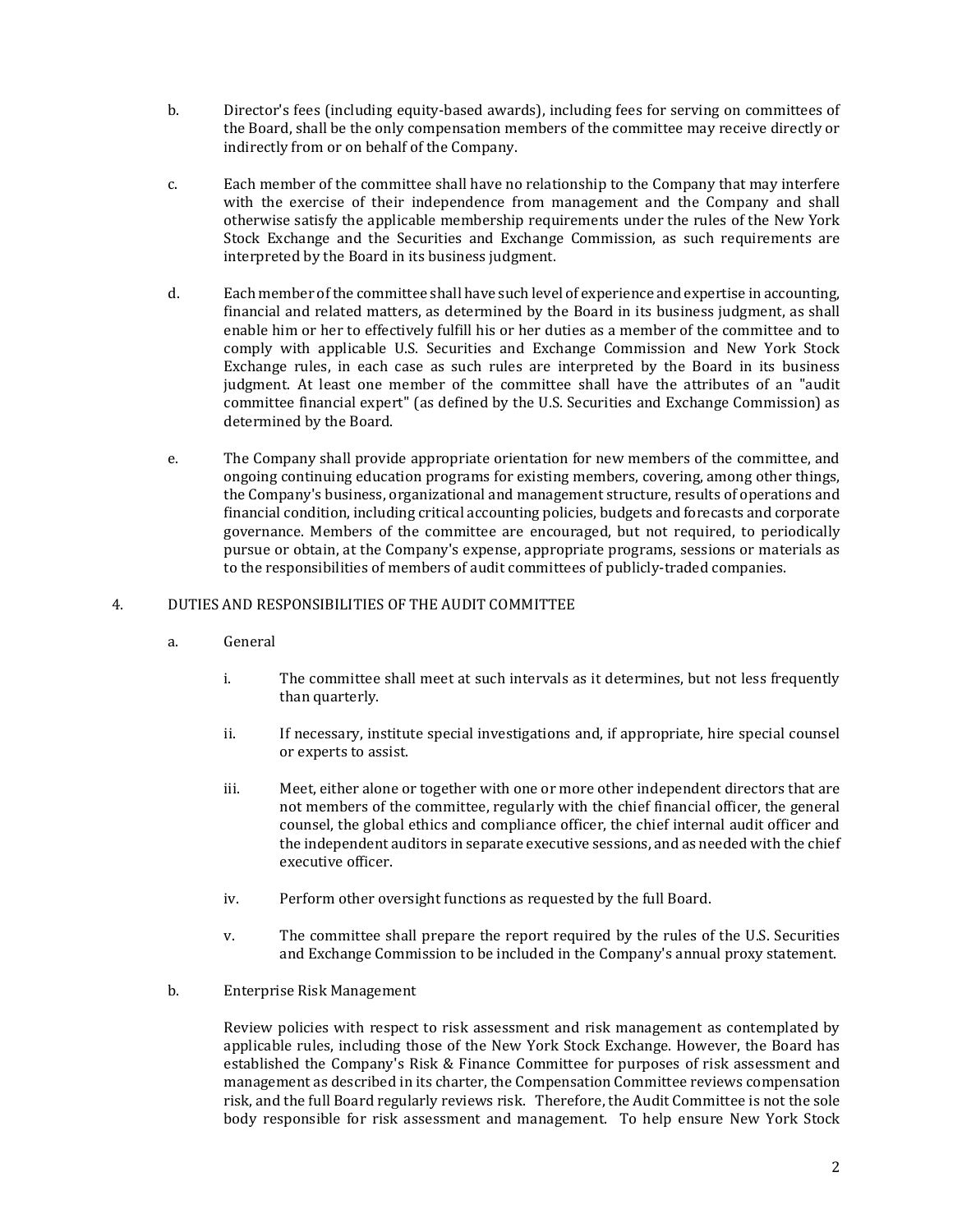Exchange compliance, the policies the Company has in place with respect to risk assessment and management will be reviewed in a general manner at least annually by the committee in a meeting which may include the Risk & Finance Committee.

Notwithstanding the foregoing, the Audit Committee will review with management and provide Board oversight of the Company's cyber-security program and related exposures and risks, about which the Audit Committee will periodically report to the full Board and consult with the Risk & Finance Committee. This review and oversight may generally encompass data breach risk and impact; cyber prevention and detection controls; privacy matters; incident response; third-party cyber risk; cyber trends and events; and other cyber topics determined jointly by management and the Audit Committee.

- c. Internal Controls and Internal Audit
	- i. Review the adequacy of the Company's internal control structure.
	- ii. Review the proposed activities, organizational structure and qualifications of the internal audit function.
	- iii. Review the appointment and replacement of the chief internal audit officer.
	- iv. Review and approve the annual audit plan and any significant interim changes to the audit plan.
	- v. Receive and review a report from the chief internal audit officer on the results of internal audits and follow-up on completed internal audits.
	- vi. Review any proposed public disclosures regarding an assessment or evaluation of the Company's internal controls and procedures for financial reporting every quarter.
	- vii. Review any material weaknesses, significant deficiencies and/or significant solvency concerns at the subsidiary level for the applicable U.S. insurance legal entities as contemplated by the Model Audit Rule (as supplemented by the related Implementation Guide) of the National Association of Insurance Commissioners, as may be applicable from time to time with respect to relevant entities.
- d. Independent Audit and Independent Auditors
	- i. Nominate the Company's independent auditors, subject to approval by the Company's shareholders, and recommend the dismissal of the Company's independent auditors, subject to approval by the Company's shareholders. The committee shall consult with the Company's Board regarding any such decision and recommend that the Board include such nomination or recommendation as proposals for shareholder action.
	- ii. Review and approve the independent auditors' proposed audit scope, approach, staffing and fees and verify the professional qualifications of the specially qualified independent auditors of the Company.
	- iii. Pre-approve all audit and, unless applicable law permits otherwise, permitted nonaudit services to be performed by the independent auditors subject to such procedures as may be established by the committee.
	- iv. At least annually, obtain and review a report by the Company's independent auditors describing the firm's internal quality-control procedures, any material issues raised by the most recent internal quality-control or peer review of the firm, or by any inquiry or investigation by governmental or professional authorities, within the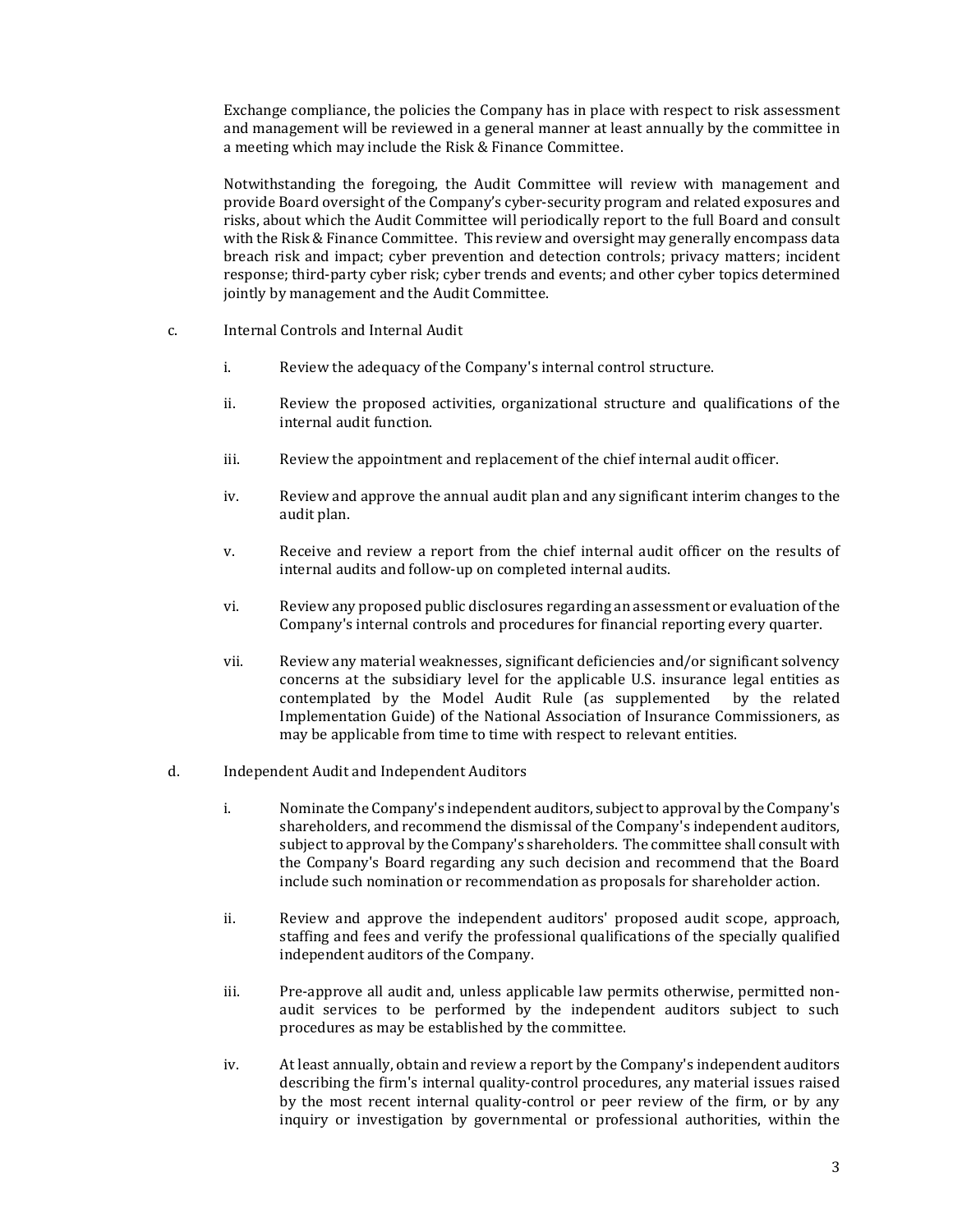preceding five years, respecting one or more independent audits carried out by the firm, and any steps taken to deal with any such issues.

- v. Receive on a periodic basis, not less frequently than annually, from the independent auditors a formal written statement delineating all relationships between the independent auditors and the Company, including each non-audit service provided to the Company.
- vi. Actively engage in a dialogue with the independent auditors with respect to any disclosed relationships or services that may impact the objectivity and independence of the independent auditors.
- vii. Evaluate together with the Board the qualifications, performance and independence of the independent auditors, including the lead engagement partner, and, if required by applicable law or regulation, or otherwise so determined by the committee, replace the independent auditors or lead engagement partner or the partner responsible for reviewing the audit.
- viii. Take appropriate action, including recommending that the Board take appropriate action, as necessary, in response to the independent auditors' report to satisfy itself of the independent auditors' independence.
- ix. Discuss with the independent auditors the matters required to be discussed by applicable auditing standards relating to the conduct of the audit.
- x. Receive and review with management any management letter provided by the independent auditors and the Company's response to that letter; review with the independent auditors any problems or difficulties the auditors may have encountered and any disagreements with management.
- xi. Review and approve hiring policies for employees or former employees of the independent auditors.
- e. Loss Reserves
	- i. Receive and review quarterly a report of the Company's chief actuary on the Company's loss and loss expense reserves, including any reports of outside actuaries.
- f. Financial Statement Review
	- i. Meet to review and discuss with management and the independent auditors, the Company's annual audited financial statements and specific disclosures under Management's Discussion and Analysis, and recommend to the Board whether the audited financial statements should be included in the Company's Annual Report on Form 10-K.
	- ii. Review and discuss with management and the independent auditors, the Company's quarterly financial statements, Management's Discussion and Analysis and the results of the independent auditor's review of the quarterly financial statements
	- iii. Discuss with management the Company's earnings press releases, including the use of "pro forma" or "adjusted" non-GAAP information, as well as financial information and earnings guidance provided to analysts and rating agencies.
	- iv. Discuss with management and the independent auditors significant financial reporting issues and judgments made in connection with the preparation of the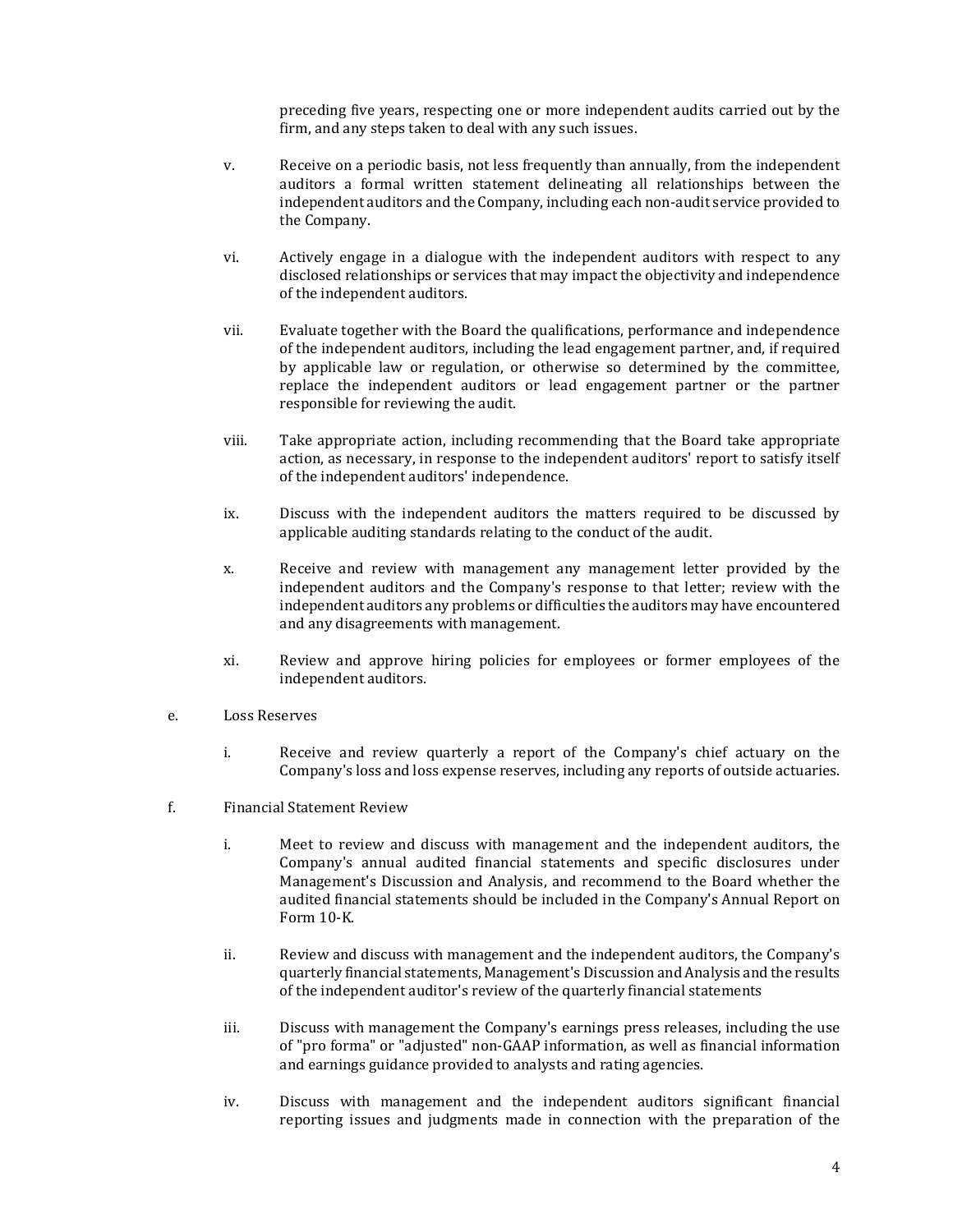Company's financial statements, including any significant changes in the Company's selection or application of accounting principles (which shall be communicated to the committee by the Company's chief financial officer as soon as reasonably practicable), the selection and disclosure of critical accounting estimates, critical audit matters disclosed in the auditor's report, and the effect of alternative assumptions, estimates or accounting principles on the Company's financial statements.

- v. Discuss with management and the independent auditor the effect of regulatory and accounting initiatives as well as off-balance sheet structures on the Company's financial statements.
- g. Compliance Matters
	- i. Review the Company's policies and procedures regarding compliance with the Company's Code of Conduct.
	- ii. Obtain reports from management regarding compliance with the Company's Code of Conduct and any known or reported conflicts of interest.
	- iii. Review with the Company's counsel legal and regulatory matters.
	- iv. Review and approve procedures for the receipt, retention and treatment of complaints regarding accounting, internal accounting controls or auditing matters and for the confidential, anonymous submission by employees of concerns regarding questionable accounting or auditing matters.
- h. Other
	- i. The committee shall review and reassess the adequacy of this Charter annually and recommend any proposed changes to the Board for approval.
	- ii. The committee shall annually review its own performance.
	- iii. The committee shall have the right to excuse any committee member from a meeting or portion thereof to permit the remaining members of the committee to discuss or act on any matter for which, in the committee's opinion, the excused member's participation is not appropriate, and such excused member's absence in this circumstance shall not be deemed an absence for the purposes of determining a quorum.
	- iv. The committee shall have such other duties, responsibilities and authorities as the Board may from time to time delegate.

# 5. REPORTING RESPONSIBILITIES

- a. The committee shall keep a record of its proceedings.
- b. The committee shall report to the Board.

## 6. CONSTRUCTION

Terms not defined herein have the meaning given to them in the Organizational Regulations.